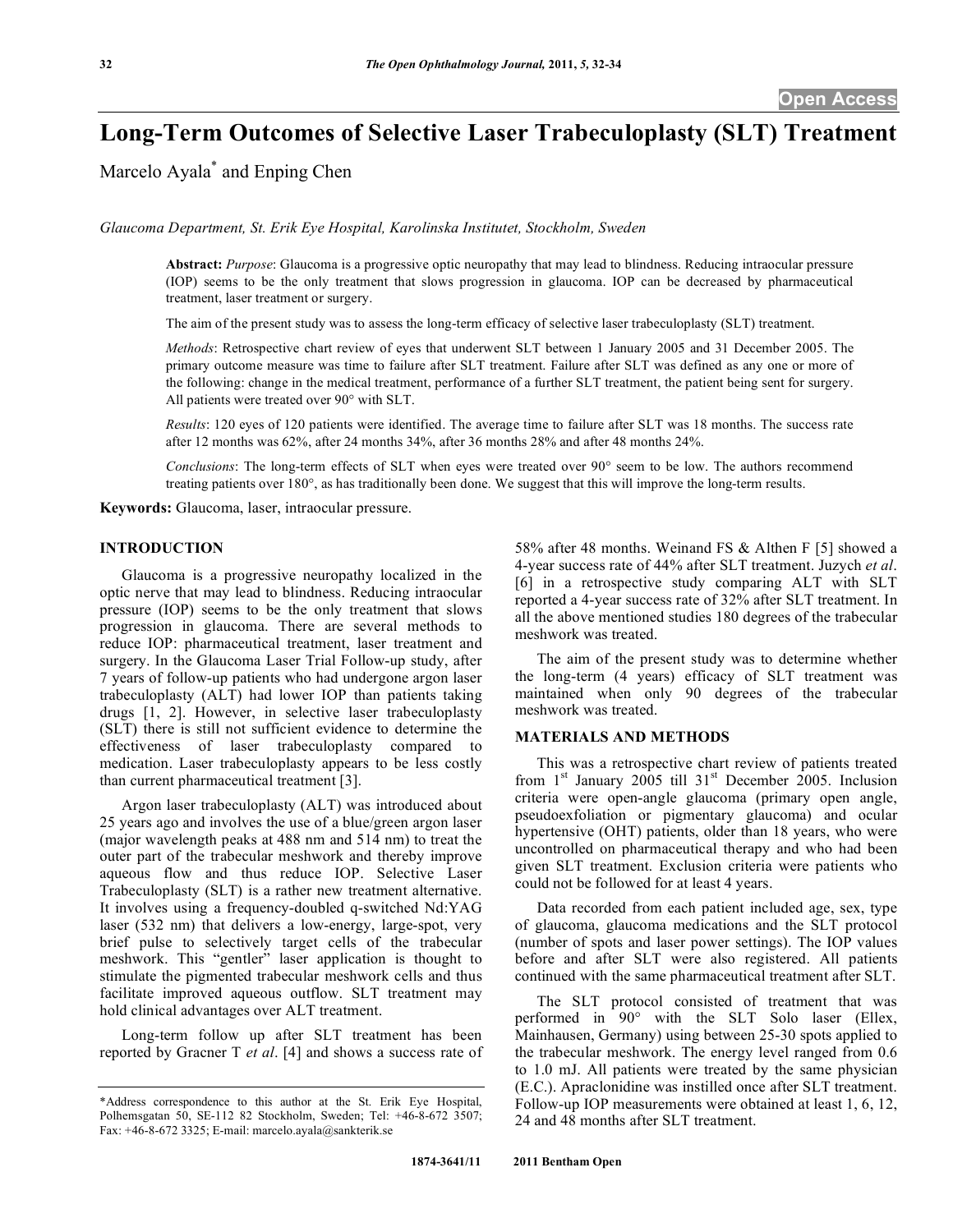The main outcome variable analysed was the time to failure after SLT treatment. Failure after SLT was defined as any one or more of the following: change in the pharmaceutical treatment, performance of a further SLT treatment, the patient being sent for surgery.

When two eyes of the same patient were treated, one eye was chosen at random for analysis.

#### **Statistical Analysis**

 All data were entered into a database. Success rates were determined with the Kaplan-Meier survival analysis. Statistical software: STATA (Statacorp, 4905 Lakeway Drive, College Station, Texas 77845, USA).

#### **RESULTS**

 In all, 120 eyes of 120 patients were identified during the defined time period. The baseline characteristics of the sample are given in Table **1**.

**Table 1. Base-Line Characteristics of the Subjects Included in the Study** 

| <b>Characteristic</b>                 |                   |
|---------------------------------------|-------------------|
| Age (SD)                              | 76.5 (11.8) years |
| Gender                                | 75% women         |
| IOP before SLT (mmHg) (SD)            | 24.7 (4.6)        |
| Number of SLT procedures undergone:   |                   |
| $SLT 1$ (%)                           | 74 (62)           |
| $SLT 2$ (%)                           | 38 (32)           |
| $SLT$ 3 $(\% )$                       | 5(4)              |
| $SLT 4$ (%)                           | 3(2)              |
| Average number of spots per eye (SD)  | 26.9(4.8)         |
| Average dose per eye (mJ) (SD)        | 0.88(0.11)        |
| Average anterior chamber $(0-4)$ (SD) | 3.8(0.49)         |
| Average pigmentation $(0-3)$          | 0.77(0.66)        |
| Diagnosis                             |                   |
| Exfoliative glaucoma $(\%)$           | 73 (61)           |
| Primary open-angle glaucoma (%)       | 34 (28)           |
| Ocular hypertension (%)               | 9(7.5)            |
| Pigmentary glaucoma (%)               | 4(3.5)            |
| Number of medications (n) (SD)        | 1.65(0.83)        |

 The average time to failure after SLT was 18 months. Success rate of SLT is shown in Fig. (**1**).

 Intraocular pressure (IOP) values are shown in Fig. (**2**). The registered IOP was until the eye was classified as "failure".

## **DISCUSSION**

 Selective laser trabeculoplasty is a commonly accepted therapy for lowering IOP. The present study aims to answer the question of the efficiency and duration of IOP reduction after SLT over a longer period of time. Long-term follow up after SLT treatment has been reported by Gracner T *et al*. [4]

showing a success rate of 58% after 48 months. Weinand FS & Althen F [5] showed a 4-year success rate of 44% after SLT treatment. Juzych *et al*. [6] in a retrospective study comparing ALT with SLT reported a 4-year success rate of 32% after SLT treatment. In our study, the 4-year success rate was 24%. This low success rate may have one of several explanations. First, the definition of "success" chosen in our study was very strict, thus shortening the time to failure. Second, patients were treated over 90°, and this meant that the total dose and effect were lower than those in the studies presented above.



**Fig. (1).** Kaplan-Meier survival analysis.



**Fig. (2).** IOP measurements. Note that the amount of included eyes was not the same in the different time points: 6 months (n=82), 12 months  $(n=43)$ , 24 months  $(n=27)$ , 36 months  $(n=23)$ , 48 months (n=20). Eyes were excluded when they were defined as "failure".

 In our study, the probability of success one year after SLT was 62%. Song *et al*. [7] showed a very low success rate one year after SLT treatment of 15.8% treating over 180°, but the population studied had an extremely low preoperative average intraocular pressure (17.6 mmHg), making these results difficult to compare. Weinand FS & Althen F [5], treating over 180° of the trabecular meshwork, showed a one-year success rate of 60%, comparable to the value we observed. This means that SLT treatment over 90° probably gives a similar IOP reduction as treating over 180°, but this is only true at one year after SLT. The 4-year success rate showed by Weinand FS & Althen F was 44%, nearly double than the success rate found in this study